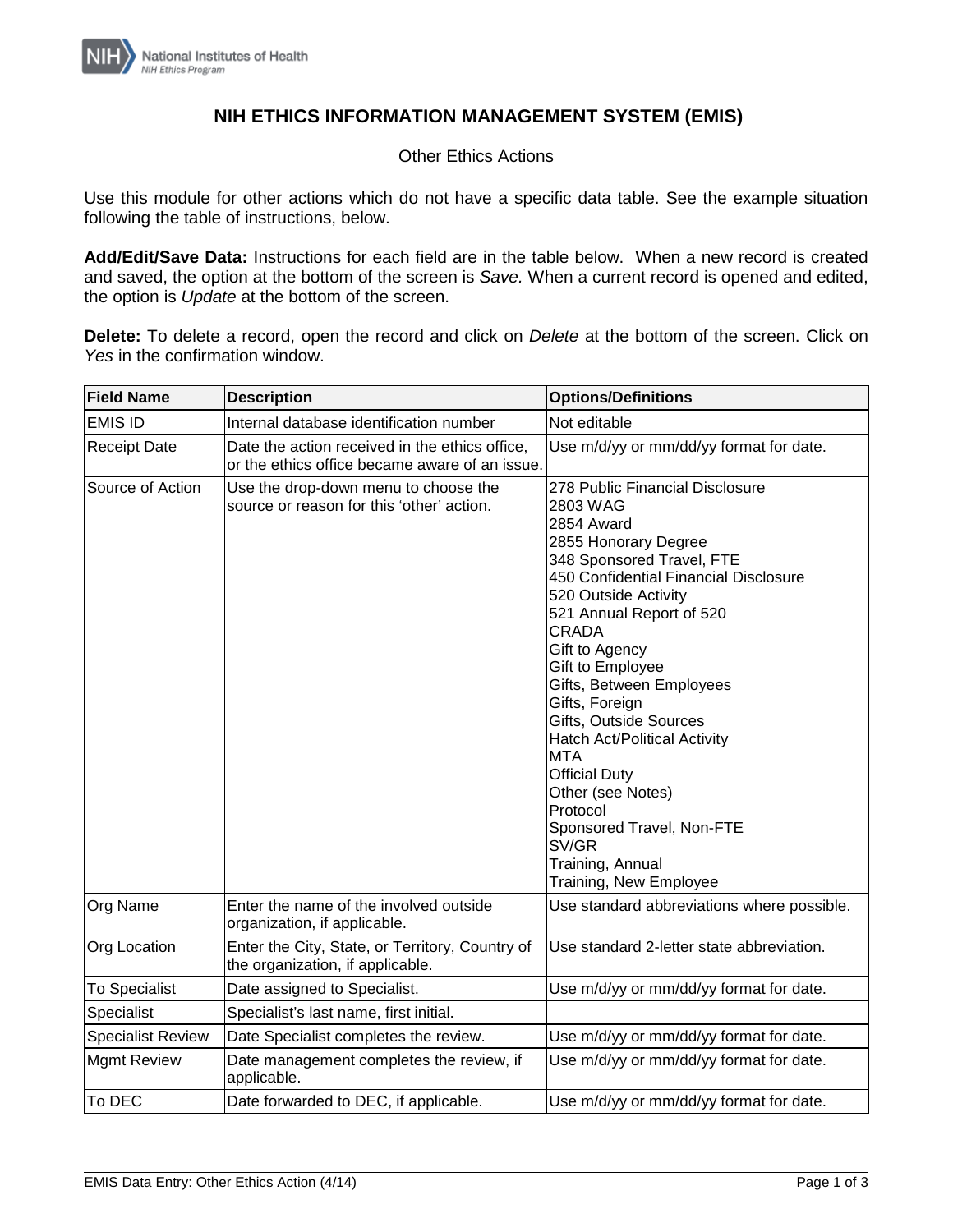| <b>Field Name</b>       | <b>Description</b>                                                                                                                                                                                                                                                                                                      | <b>Options/Definitions</b>                                                                                                                                                                                                     |
|-------------------------|-------------------------------------------------------------------------------------------------------------------------------------------------------------------------------------------------------------------------------------------------------------------------------------------------------------------------|--------------------------------------------------------------------------------------------------------------------------------------------------------------------------------------------------------------------------------|
| <b>DEC Review</b>       | Date DEC completes the review, if applicable.                                                                                                                                                                                                                                                                           | Use m/d/yy or mm/dd/yy format for date.                                                                                                                                                                                        |
| <b>Action Type</b>      | Use the drop-down menu to choose the type<br>of action resulting from the issue which arose.<br>For example, if the employee had conflicting<br>financial interests on a financial disclosure<br>report resulting in divestiture, choose the<br>source above as 278 or 450, and divestiture<br>as the resulting action. | Authorization<br>Counseling<br><b>Divestiture</b><br>Other<br>Pre-clearance<br>Reassignment<br>Recusal<br>Reprimand, Verbal<br>Reprimand, Written<br><b>Resignation from Government</b><br><b>Terminate Activity</b><br>Waiver |
| <b>Action Date</b>      | Enter the date the action was determined.                                                                                                                                                                                                                                                                               | Use m/d/yy or mm/dd/yy format for date.                                                                                                                                                                                        |
| <b>Action Effective</b> | Enter the date that the action will take effect.<br>For example, if the employee will resign, enter<br>the date of employee's last day of service. Or<br>if the employee must divest, the date the<br>employee was notified to divest. In this case,<br>put actual divestiture date in the Notes field.                 | Use m/d/yy or mm/dd/yy format for date.                                                                                                                                                                                        |
| Notify Employee         | Enter the date that the employee was notified<br>of the action, either verbally or in writing.                                                                                                                                                                                                                          | Use m/d/yy or mm/dd/yy format for date.                                                                                                                                                                                        |
| <b>Notes</b>            | Include relevant information. Conserve space<br>in the table, avoid extra lines or spaces.                                                                                                                                                                                                                              | For example, may indicate content, time and<br>place of verbal counseling; or who was<br>present.                                                                                                                              |

## **Example of situation and applicable data entry:**

Employee has an approved outside activity to teach a course at UMCP, thus employee is recused from all official matters involving UMCP. However, the employee participates in a discussion of a grant application from UMCP so some action must be taken.

| Source of Action:  | <b>Outside Activity</b>                                                                         |
|--------------------|-------------------------------------------------------------------------------------------------|
| Type of Action:    | Written counseling                                                                              |
| Action Date:       | Date the employee was counseled.                                                                |
| Effective date:    | leave blank                                                                                     |
| Notice to employee | In this case, same as action (counseling) date                                                  |
|                    | Note: Participated in discussion of UMCP grant application despite recusal due to approved 520. |

**Upload Files:** This function permits you to upload files and attach them to the open record. At the bottom of the screen, click on *Browse*; locate the desired file; double click the file name; add a description if desired. Attachments may be pdf, Word, or other formats. However, pdf is preferred to guarantee that others will be able to open the file in the future. Files shall be named as follows, truncating as needed. *Use hyphens between sections of the name*; avoid blank spaces. Date format is yyyy-mm-dd.

. LastnameInitials-hyphen-Source-RequiredAction-ActionDate.pdf

Example:

Dr. Indiana Jones held a conflicting financial interest, discovered on review of the OGE-450. On January 13, 2015, Dr. Jones was told to divest. The OGE approval memo was dated January 25,